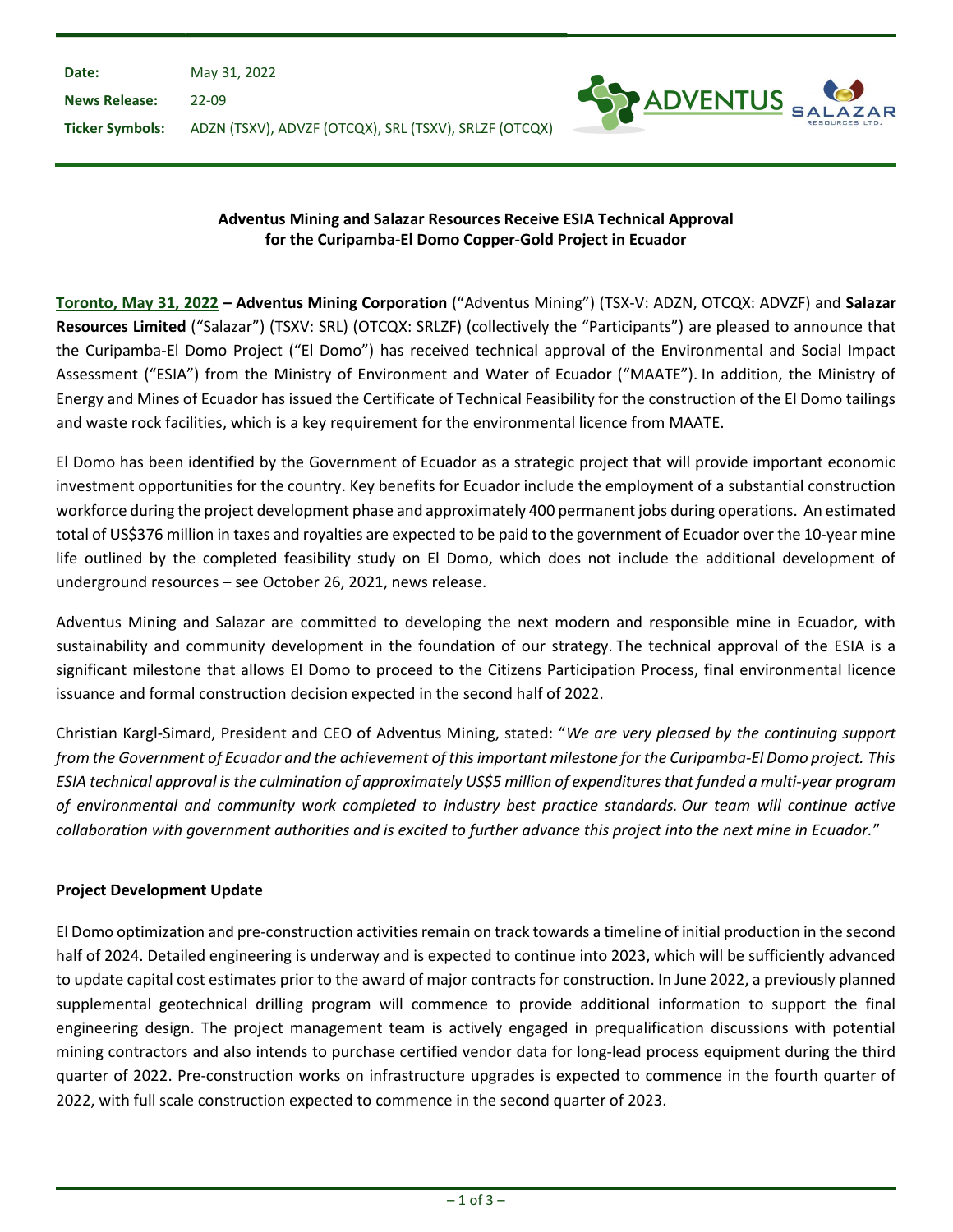Date: News Release: Ticker Symbols: May 31, 2022 22-09 ADZN (TSXV), ADVZF (OTCQX), SRL (TSXV), SRLZF (OTCQX)



### Grant of Restricted Share Units and Stock Options

Adventus Mining announces the award of an aggregate of 50,000 restricted share units ("RSUs") under its share compensation plan. Each RSU represents a right to receive one common share, following the vesting of such restricted share units following a two-year period. Adventus Mining has also granted an aggregate of 150,000 incentive stock options (the "Options") under its share compensation plan at an exercise price of C\$0.63 per optioned share, exercisable for a period of five years from the date of grant and vesting over a three-year period.

### About Adventus Mining

Adventus Mining Corporation is an Ecuador-focused copper-gold exploration and development company. Adventus Mining is majority owner of the 215 sq. km Curipamba copper-gold project, which has a completed feasibility study on the shallow and high-grade El Domo deposit. In addition, Adventus Mining is engaged in a country-wide exploration alliance in Ecuador, which has incorporated the Pijili and Santiago copper-gold porphyry projects to date. Outside of Ecuador, Adventus Mining owns an exploration project portfolio in Ireland with South32 Limited as the funding participant. Strategic shareholders of Adventus Mining include Altius Minerals Corporation, Greenstone Resources LP, Wheaton Precious Metals Corp., and the Nobis Group of Ecuador. Adventus Mining is based in Toronto, Canada, and is listed on the TSX Venture Exchange under the symbol ADZN and trades on the OTCQX under the symbol ADVZF.

#### About Salazar

Salazar Resources Limited is focused on creating value and positive change through discovery, exploration, and development in Ecuador. The team has an unrivalled understanding of the geology in-country and has played an integral role in the discovery of many of the major projects in Ecuador, including the two newest operating gold and copper mines. Salazar Resources has a wholly owned pipeline of copper-gold exploration projects across Ecuador with a strategy to make another commercial discovery and farm-out non-core assets. The Company actively engages with Ecuadorian communities and together with the Salazar family it co-founded The Salazar Foundation, an independent non-profit organization dedicated to sustainable progress through economic development. The Company already has carried interests in three projects. At its maiden discovery, Curipamba, Salazar Resources has a 25% stake fully carried through to production. At two copper-gold porphyry projects, Pijili and Santiago, the Company has a 20% stake fully carried through to a construction decision.

This press release contains "forward -looking information" within the meaning of applicable Canadian securities laws. Forward-looking statements are based on the beliefs, expectations, and opinions of the management of the Participants as of the date the statement is published, and the Participants assume no obligation to update any forward-looking statement, except as required by law. In certain cases, forward–looking statements can be identified by the use of words such as "plans", "expects", "outlook", "guidance", "budget", "scheduled", "estimates", "forecasts", "intends", "anticipates" or "believes", or variations of such words and phrases or statements that certain actions, events or results "may", "could", "would", "might", "will be taken", "occur" or "be achieved" or the negative of these terms or comparable terminology.

Forward-looking information herein includes, but is not limited to, statements that address activities, events, or developments that Adventus Mining and Salazar expect or anticipate will or may occur in the future. Although Adventus Mining and Salazar have attempted to identify important factors that could cause actual actions, events, or results to differ materially from those described in forward-looking information, there may be other factors that cause actions, events or results not to be as anticipated, estimated, or intended. There can be no assurance that such information will prove to be accurate, and actual results and future events could differ materially from those anticipated in such information. Accordingly, readers should not place undue reliance on forward-looking information. Adventus Mining and Salazar undertake to update any forward-looking information except in accordance with applicable securities laws.